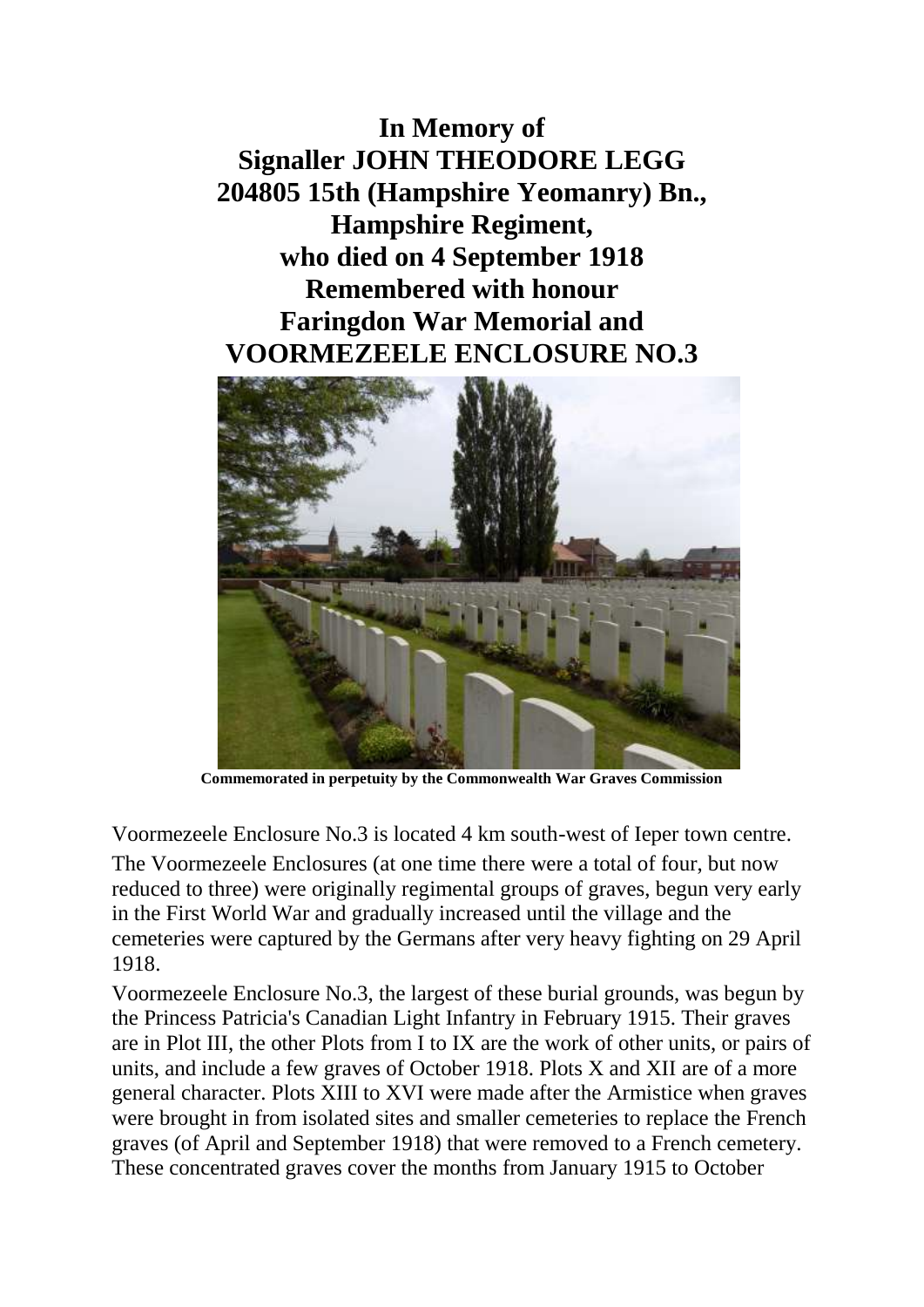1918, and they include those of many men of the 15th Hampshires and other units who recaptured this ground early in September 1918.

There are now 1,611 Commonwealth servicemen of the First World War buried or commemorated in Voormezeele Enclosure No.3. 609 of the burials are unidentified but there are special memorials to 15 casualties known or believed to be buried among them. Other special memorials record the names of five casualties whose graves in Pheasant Wood Cemetery could not be found on concentration.

The cemetery was designed by Sir Edwin Lutyens.

## **Faringdon Advertiser October 26 1918**

## **Killed in Action**

We much regret to learn that Signaller John Theodore Legg, elder son of the Rev. E. Legg, Congregational Minister, Faringdon (now United Church) who was reported 'missing' on September 4<sup>th</sup>, has now been reported as killed on that date by machine gun bullets, whilst bravely and zealously carrying out his dangerous duties at the fighting front somewhere near the borders of France and Belgium. He joined up in the Hants Yeomanry early in October 1914, and his regiment was engaged with other cavalry regiments in patrolling the southeastern coasts until April 1916, when they passed over to France, and were subsequently dismounted and re-named the  $15<sup>th</sup>$  Hants. Last October (1916) they were sent to Italy, and helped to the Austrian offensive there, and in March of this year they were still more strenuously engaged in stopping the last big German offensive in France. Needless to say much sympathy is extended to the parents and their family in their bereavement.

## **1/1st Hampshire Yeomanry**

The 1st Line regiment mobilized at Winchester in August 1914 as part of the 1st South Western Mounted Brigade and moved to the Portsmouth defences. In October it moved with the brigade to the Forest Row area, and in October 1915 to Eastbourne. In March 1916, the regiment was split up as divisional cavalry squadrons:

- Regimental HQ and B Squadron joined 60th (2/2nd London) Division at Warminster on 26 April 1916 and landed at Le Havre on 25 June. Three days later, the RHQ joined IX Corps Cavalry Regiment along with C Squadron and A and B Squadrons, Royal Wiltshire Yeomanry at Bailleul. B Squadron was attached to XVII Corps Cavalry Regiment from 8 July and Cavalry Corps Troops from 5 September. It re-joined the regiment on 19 January 1917.
- A Squadron joined 58th (2/1st London) Division at Ipswich on 21 March 1916. It moved to the Sutton Veny area in July 1916 and landed at Le Havre